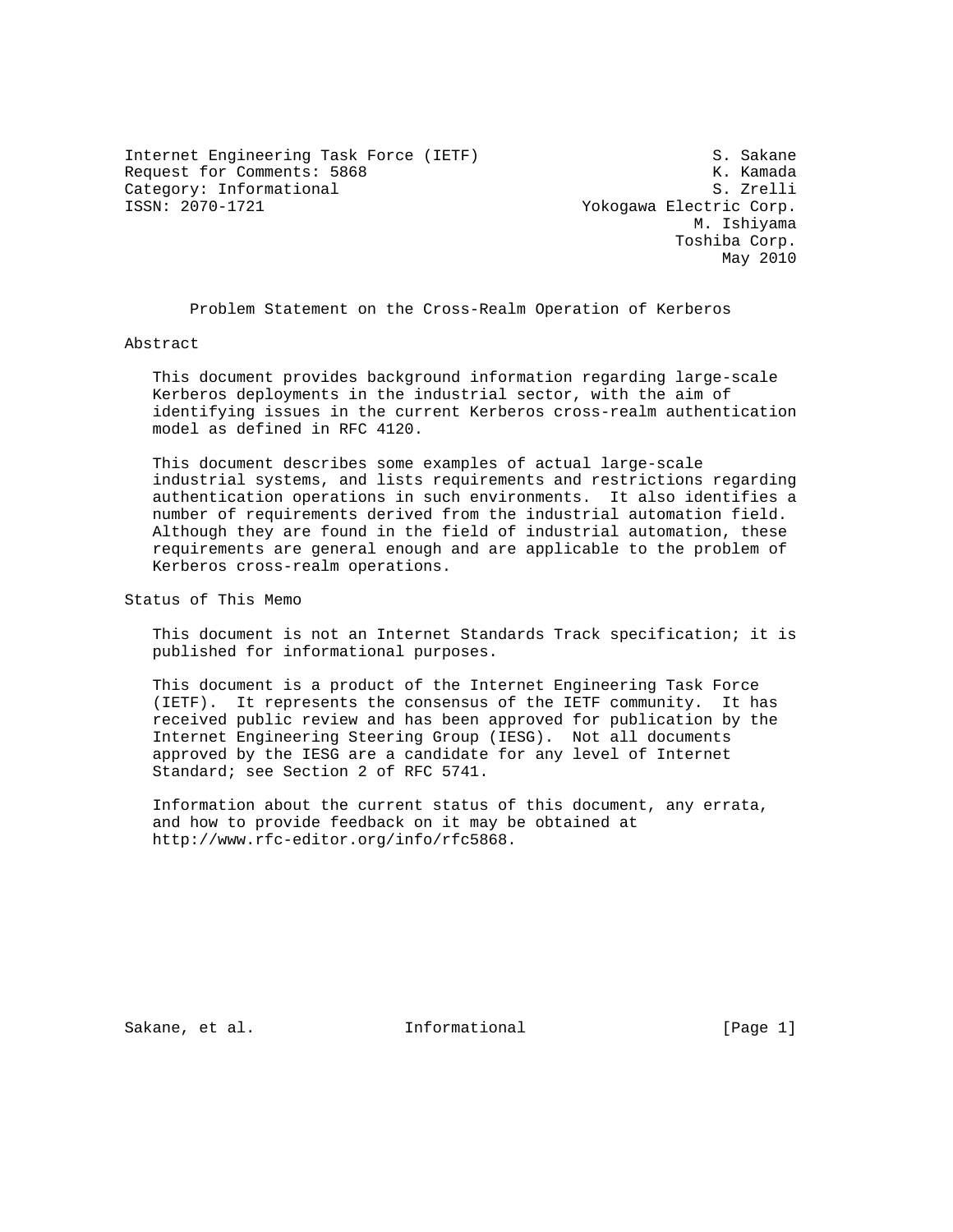### Copyright Notice

 Copyright (c) 2010 IETF Trust and the persons identified as the document authors. All rights reserved.

 This document is subject to BCP 78 and the IETF Trust's Legal Provisions Relating to IETF Documents (http://trustee.ietf.org/license-info) in effect on the date of publication of this document. Please review these documents carefully, as they describe your rights and restrictions with respect to this document. Code Components extracted from this document must include Simplified BSD License text as described in Section 4.e of the Trust Legal Provisions and are provided without warranty as

#### Table of Contents

described in the Simplified BSD License.

| 2.<br>3. Applying Cross-Realm Kerberos in Complex Environments 5<br>5<br>5.1. Unreliability of Authentication Chain  8<br>5.2. Possibility of MITM in the Indirect Trust Model 8 |  |
|----------------------------------------------------------------------------------------------------------------------------------------------------------------------------------|--|
|                                                                                                                                                                                  |  |
|                                                                                                                                                                                  |  |
|                                                                                                                                                                                  |  |
|                                                                                                                                                                                  |  |
|                                                                                                                                                                                  |  |
|                                                                                                                                                                                  |  |
|                                                                                                                                                                                  |  |
|                                                                                                                                                                                  |  |
|                                                                                                                                                                                  |  |
|                                                                                                                                                                                  |  |
|                                                                                                                                                                                  |  |
| 5.6. Kerberos Pre-Authentication Problem in Roaming Scenarios 10                                                                                                                 |  |
| б.                                                                                                                                                                               |  |
| 7 <sub>1</sub>                                                                                                                                                                   |  |
| 8.                                                                                                                                                                               |  |
|                                                                                                                                                                                  |  |
|                                                                                                                                                                                  |  |
|                                                                                                                                                                                  |  |

Sakane, et al. 1nformational [Page 2]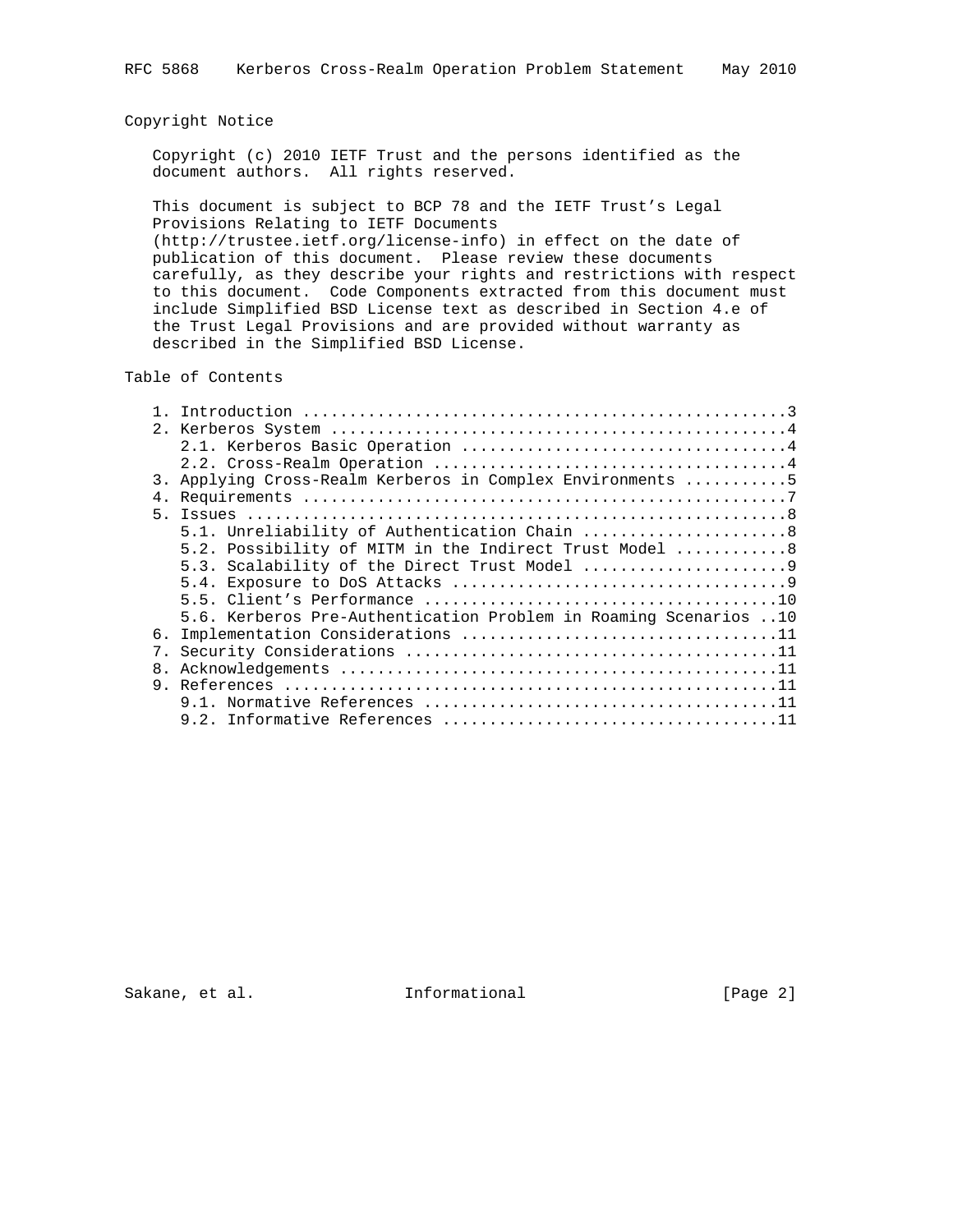# 1. Introduction

 Kerberos Version 5 is a widely deployed mechanism that enables a server to authenticate a client before granting it access to a certain service. Each client belongs to a managed domain called a realm. Kerberos supports authentication when a client and a server belong to different realms. This is called cross-realm authentication.

 There exist several ways for using Kerberos in large-scale distributed systems. Such infrastructures are typically split into several managed domains for geographical reasons, and to implement different management policies. In order to ensure smooth network operations in such systems, a common authentication mechanism for the different managed domains is required. When using the Kerberos cross-realm operation in large-scale distributed systems, some issues arise.

 As industrial automation is moving towards wider adoption of Internet standards, the Kerberos authentication protocol represents one of the best alternatives for ensuring the confidentiality and the integrity of communications in control networks while meeting performance and security requirements. However, the use of Kerberos cross-realm operations in large-scale industrial systems may introduce issues that could cause performance and reliability problems.

 This document briefly describes the Kerberos Version 5 system and its cross-realm operation mode. Then it describes two case-study systems that Kerberos could be applied to, and describes seven requirements in those systems (in terms of both management and operations) that outline various constraints that Kerberos operations might be subjected to. Finally, it lists six issues related to Kerberos cross-realm operations when applied to those systems.

 Note that this document might not describe all issues related to Kerberos cross-realm operations. New issues might be found in the future. It also does not propose any solution to the issues described in this document. Furthermore, publication of this document does not mean that each of the issues has to be solved by the IETF members. Detailed analysis of the issues, problem definitions, and exploration of possible solutions may be carried out as separate work items.

 This document assumes that the readers are familiar with the terms and concepts described in "The Kerberos Network Authentication Service (V5)" ([RFC4120]).

Sakane, et al. Informational [Page 3]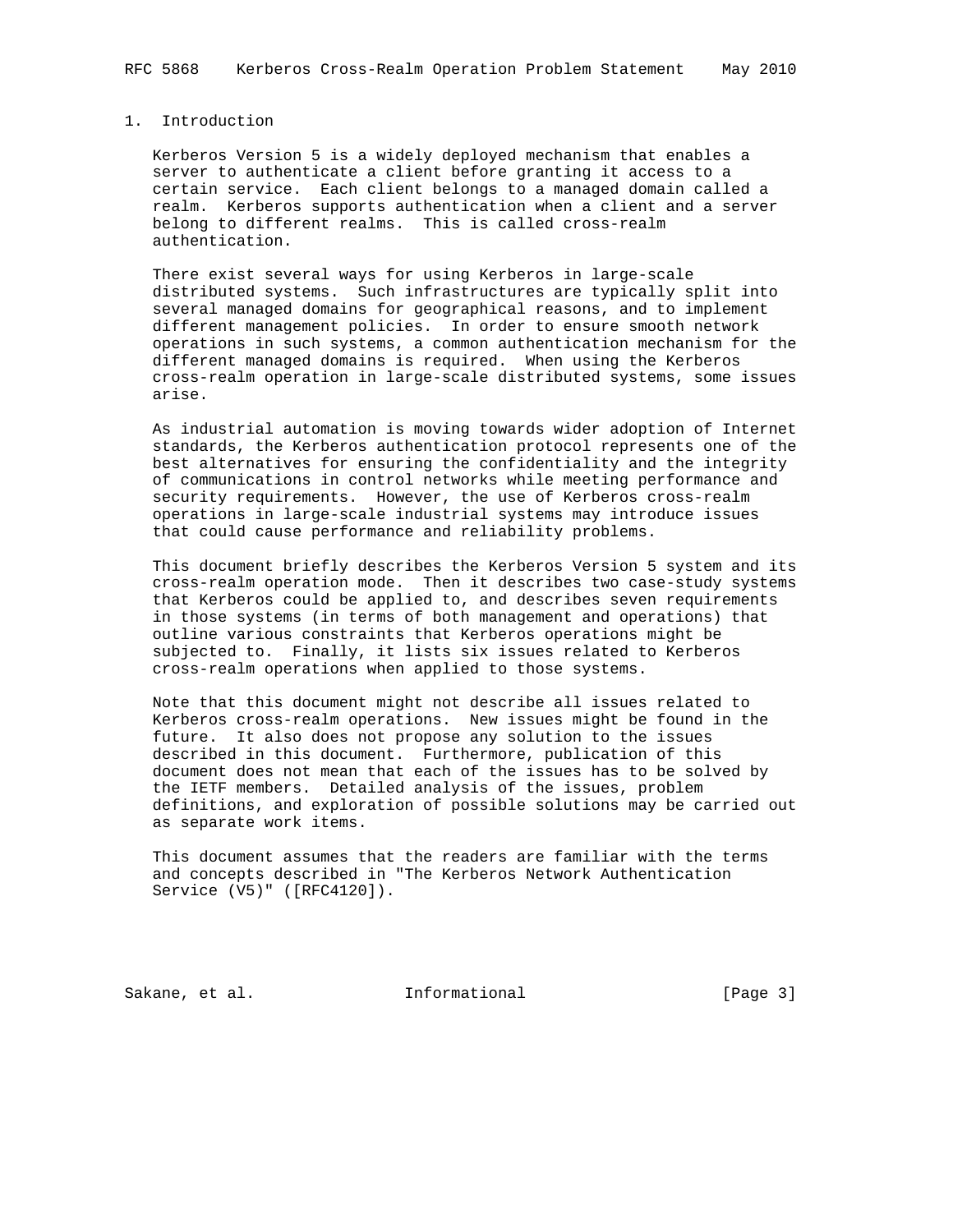#### 2. Kerberos System

### 2.1. Kerberos Basic Operation

 Kerberos [RFC4120] is a widely deployed authentication system. The authentication process in Kerberos involves principals and a Key Distribution Center (KDC). The principals can be users or services. Each KDC maintains a database of principals and shares a secret key with each registered principal.

 The authentication process allows a user to acquire the needed credentials from the KDC. These credentials allow services to authenticate the users before granting them access to the resources. An important part of the credentials is called "tickets". There are two kinds of tickets: the Ticket-Granting Ticket (TGT) and the service ticket. The TGT is obtained periodically from the KDC and has a limited lifetime, after which it expires and the user must renew it. The TGT is used to obtain the other kind of tickets - service tickets. The user obtains a TGT from the Authentication Service (AS), a logical component of the KDC. The process of obtaining a TGT is referred to as "AS exchange". When a request for a TGT is issued by the user, the AS responds by sending a reply packet containing the credentials, which consist of the TGT along with a random key called the "TGS session key". The TGT contains information encrypted using a secret key associated with a special service, referred to as the "TGS" (Ticket-Granting Service). The TGS session key is encrypted using the user's key so that the user can obtain the TGS session key only if she knows the secret key she shares with the KDC. The TGT is then used to obtain a service ticket from the TGS -- the second component of the KDC. The process of obtaining service tickets is referred to as "TGS exchange". The request for a service ticket consists of a packet containing a TGT and an "Authenticator". The Authenticator is encrypted using the TGS session key and contains the identity of the user as well as time stamps (for protection against replay attacks). After decrypting the TGT received from the user, the TGS extracts the TGS session key. Using that session key, it decrypts the Authenticator and authenticates the user. Then, the TGS issues the credentials requested by the user. These credentials consist of a service ticket and a session key that will be used to authenticate the user to the desired application service.

#### 2.2. Cross-Realm Operation

 The Kerberos protocol provides cross-realm authentication capabilities. This allows users to obtain service tickets to access services in foreign realms. In order to access such services, the users first contact their home KDC asking for a TGT that will be used

Sakane, et al. Informational [Page 4]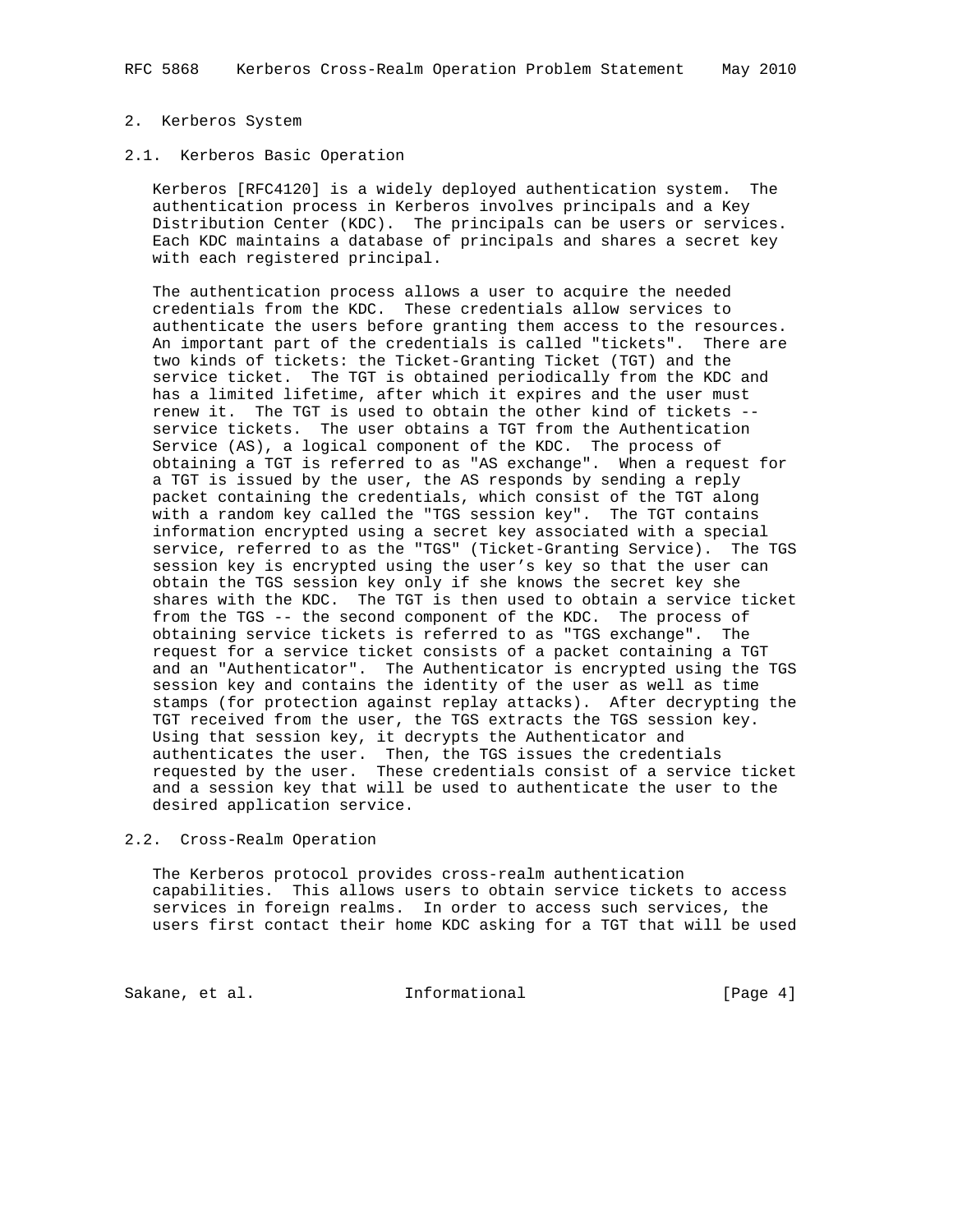with the TGS of the foreign realm. If there is a direct trust relationship between the home realm and the foreign realm (practically materialized in shared inter-realm keys), the home KDC delivers the requested TGT.

 However, if the home realm does not share inter-realm keys with the foreign realm, we are in a so-called indirect trust model situation. In this situation, the home KDC will provide a TGT that can be used with an intermediary foreign realm that is likely to be sharing inter-realm keys with the target realm. The client can use this "intermediary TGT" to communicate with the intermediary KDC, which will iterate the actions taken by the home KDC. If the intermediary KDC does not share inter-realm keys with the target foreign realm, it will point the user to another intermediary KDC (just as in the first exchange between the user and her home KDC). However, in the other case (when it shares inter-realm keys with the target realm), the intermediary KDC will issue a TGT that can be used with the KDC of the target realm. After obtaining a TGT for the desired foreign realm, the client uses it to obtain service tickets from the TGS of the foreign realm. Finally, the user accesses the service using the service ticket.

 When the realms belong to the same institution, a chain of trust can be automatically determined by the client or the KDC by following the DNS domain hierarchy and assuming that a parent domain shares keys with all of its child sub-domains. However, since this assumption is not always true, in many situations, the trust path might have to be specified manually. Since the Kerberos cross-realm operations with the indirect inter-realm trust model rely on intermediary realms, the success of the cross-realm operation completely depends on the realms that are part of the authentication path.

3. Applying Cross-Realm Kerberos in Complex Environments

 In order to help the reader understand requirements and restrictions for cross-realm authentication operations, this section describes the scale and operations of two actual systems that could be supported by cross-realm Kerberos. The two systems would be most naturally implemented using different trust models, which will imply different requirements for cross-realm Kerberos.

 Hereafter, we will consider an actual petrochemical company [SHELLCHEM], and overview two examples among its plants. Petrochemical companies produce bulk petrochemicals and deliver them to large industrial customers. The company under consideration possesses 43 plants all over the world managed by operation sites in 35 countries. This section shows two examples of these plants.

Sakane, et al. Informational [Page 5]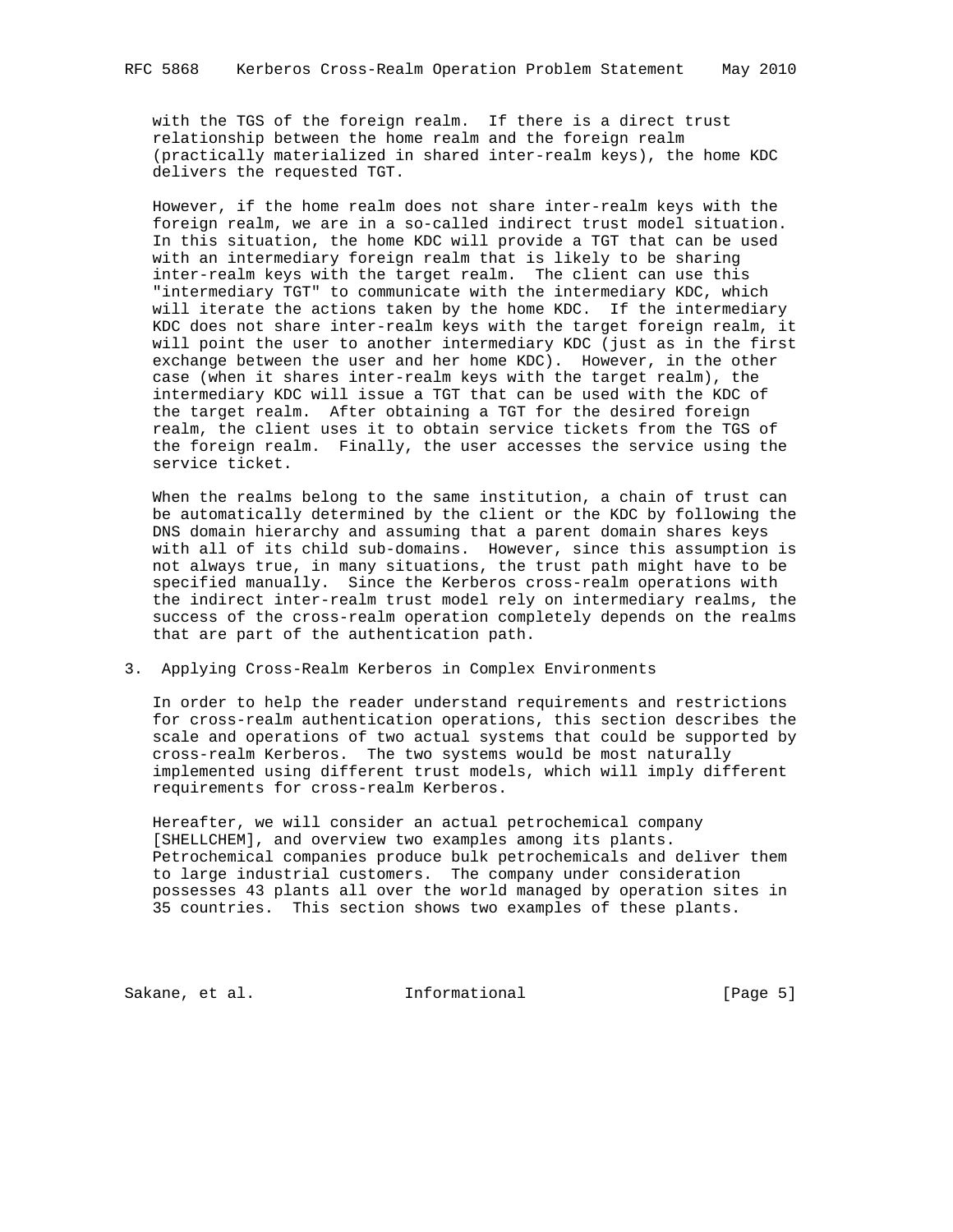The first example is a plant deploying a centralized system [CSPC]. CSPC, also referred to as China National Offshore Oil Corporation (CNOOC) and Shell Petrochemicals Company, is operated by a joint enterprise of these two companies. This system is one of the largest of its type in the world. It is located in an area of 3.4 square kilometers in the north coast of Daya Bay, Guangdong, in southeast China. 3,000 network segments are deployed in the system, and 16,000 control devices are connected to local area networks. These devices belong to 9 different subsystems. A control device can have many control and monitoring points. In the plant considered in this example, there are 200,000 control points in all. They are controlled by 3 different control centers.

 Another example is a distributed system [NAM]. The Nederlandse Aardolie Maatschappij (NAM) is operated by a partnership company of two enterprises that represent the oil company. This system is composed of some plants that are geographically distributed within the range of 863 square kilometers in the northern part of the Netherlands. 26 plants, each one called a "cluster", are scattered in the area. They are connected to each other by a private ATM WAN. Each cluster has approximately 500-1,000 control devices. These devices are managed by a local control center in each cluster. In the entire system of the NAM, there are one million control points.

 In both examples, the end devices are basically connected to a local network by a twisted-pair cable, with a low bandwidth of 32 kbps. End devices use a low clock CPU -- for example, the H8 [RNSS-H8] and M16C [RNSS-M16C]. Furthermore, to reduce power consumption, the clock on the CPU may be lowered. This adjustment restricts the amount of total energy in the device, thereby reducing the risk of explosions.

 A device on the network collects data from other devices monitoring the condition of the system. These data are then used to make decisions on how to control other devices via instructions transmitted over the network. If it takes time for data to travel through the network, normal operations cannot be ensured. The travel time of data from a device to another device in both examples must be within 1 second. Other control system applications may have shorter or longer timescales.

 Some parts of the operations, such as control, maintenance, and environmental monitoring, can be consigned to an external organization. Also, agents may be consigned to walk around the plant and collect information about plant operations, or to watch the plant from a remote site.

Sakane, et al. 1nformational [Page 6]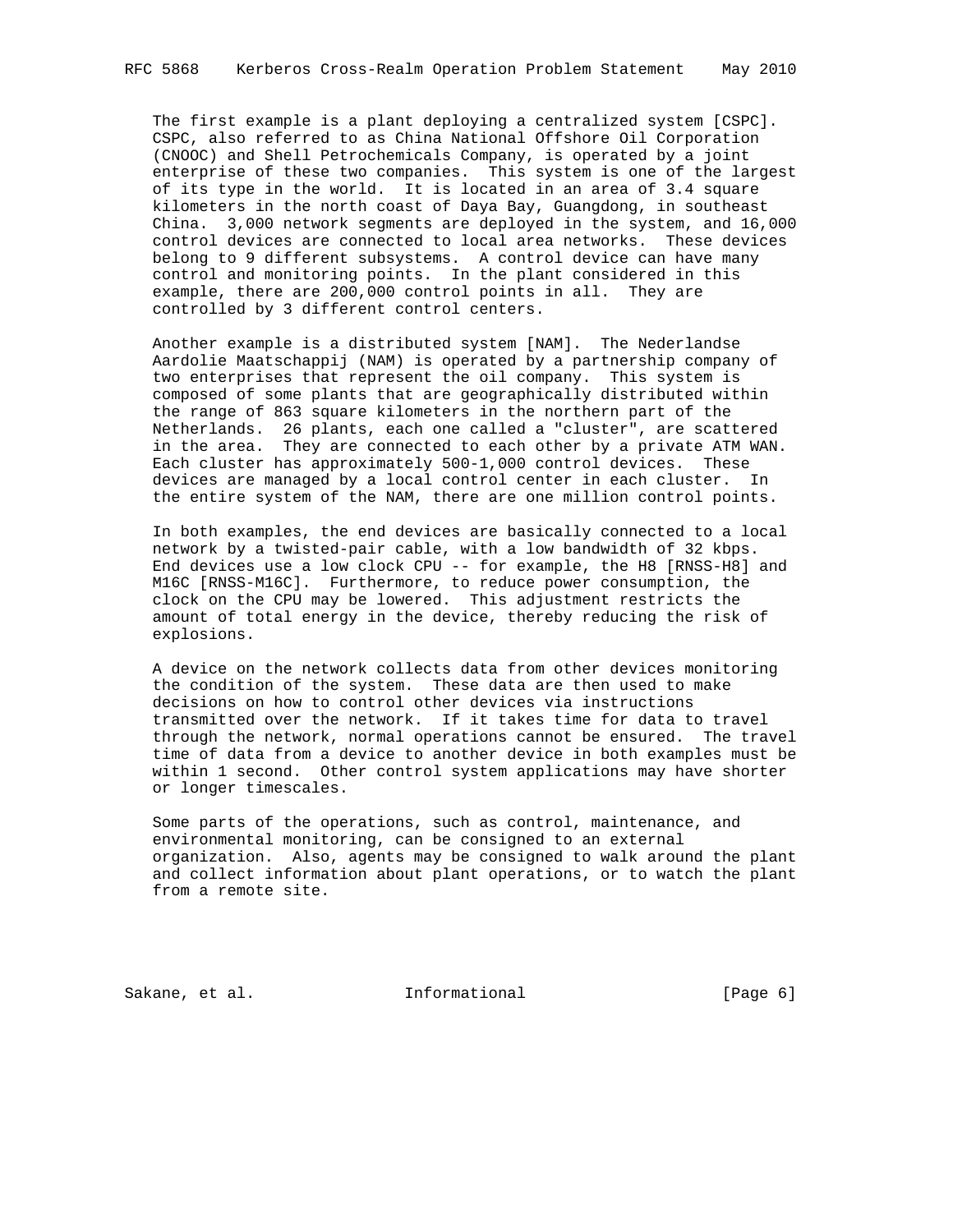# 4. Requirements

 This section provides a list of requirements derived from the industrial automation use-case. The requirements are written in a generic fashion, and are addressed towards frameworks and architectures that underlie Kerberos cross-realm operations. The aim of these requirements is to provide some foundational guidelines to future developments of cross-realm framework or architecture for Kerberos.

 Requirements R-1, R-2, R-3, and R-4 are related to the management of the divided system. Requirements R-5, R-6, and R-7 are related to restrictions in such large-scale industrial networks as those discussed in Section 3.

- R-1 For organizational reasons and scalability needs, a management domain typically must be partitioned into two or more sub-domains of management. Therefore, any architecture and implementation solution to the Kerberos cross-realm problem must (i) support the case of cross-realm operations across multiple management domains and (ii) support delegation of management authority from one management domain to another management domain. This must be performed without any decrease in the security level or quality of those cross-realm operations and must not expose Kerberos entities to new types of attacks.
- R-2 Any architecture and implementation solution to the Kerberos cross-realm problem must support the co-existence of multiple independent management domains on the same network. Furthermore, it must allow organizations (corresponding to different management domains) to delegate the management of a part of, or the totality of, their system at any one time.
- R-3 Any architecture and implementation solution to the Kerberos cross-realm problem must allow the use-case in which one device operationally controls another device, but each belongs to different management domains, respectively.
- R-4 Any architecture and implementation solution to the Kerberos cross-realm problem must address the fundamental deployment use-case in which the management domain traverses geographic boundaries and network topological boundaries. In particular, it must address the case where devices are geographically (or topologically) remote, even though they belong to the same management domain.

Sakane, et al. Informational [Page 7]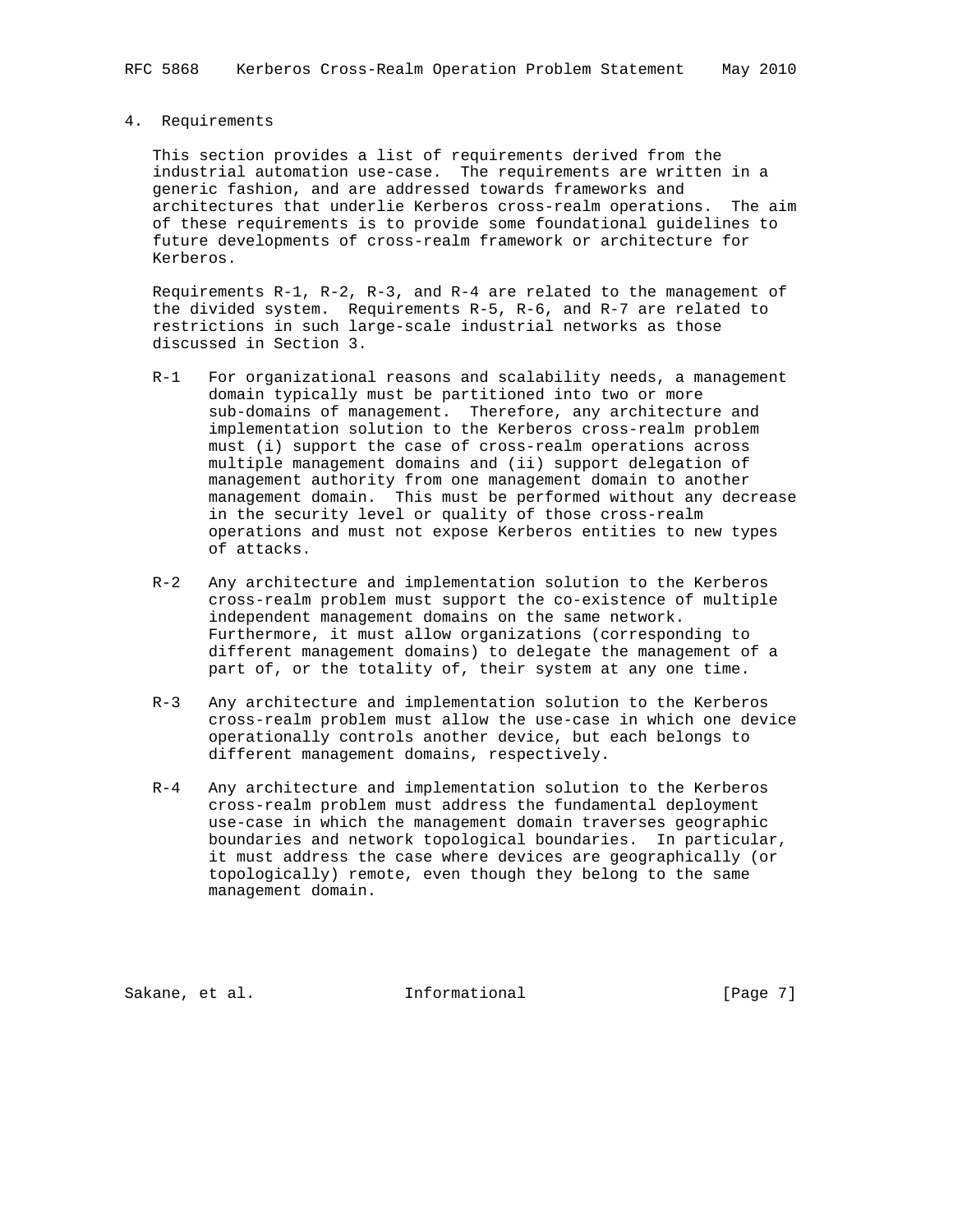- R-5 Any architecture and implementation solution to the Kerberos cross-realm problem must be aimed at reducing operational and management costs as much as possible.
- R-6 Any architecture and implementation solution to the Kerberos cross-realm problem must address the (limited) processing capabilities of devices, and implementations of solutions must be considered to aim at limiting or suppressing power consumption of such devices.
- R-7 Any architecture and implementation solution to the Kerberos cross-realm problem must address the possibility of limited availability of communications bandwidth between devices within one domain, and also across domains.
- 5. Issues

 This section lists issues in Kerberos cross-realm operations when used in large-scale systems such as the ones described in Section 3, and taking into consideration the requirements described in Section 4.

5.1. Unreliability of Authentication Chain

 When the trust relationship between realms follows a chain or hierarchical model, the cross-realm authentication operations are not dependable, since they strongly depend on intermediary realms that might not be under the same authority. If any of the realms in the authentication path is not available, then the principals of the end realms cannot perform cross-realm operations.

 The end-point realms do not have full control of and responsibility for the success of the cross-realm operations, even if their own respective KDCs are fully functional. Dependability of a system decreases if the system relies on uncontrolled components. End-point realms have no way of knowing the authentication result occurring within intermediary realms.

 Satisfying requirements R-1 and R-2 will eliminate (or considerably diminish) this issue of the unreliability of the authentication chain.

5.2. Possibility of MITM in the Indirect Trust Model

 Every KDC in the authentication path knows the shared secret between the client and the remaining KDCs in the authentication path. This allows a malicious KDC to perform man-in-the-middle (MITM) attacks on communications between the client and any KDC in the remaining

Sakane, et al. The informational the same same (Page 8)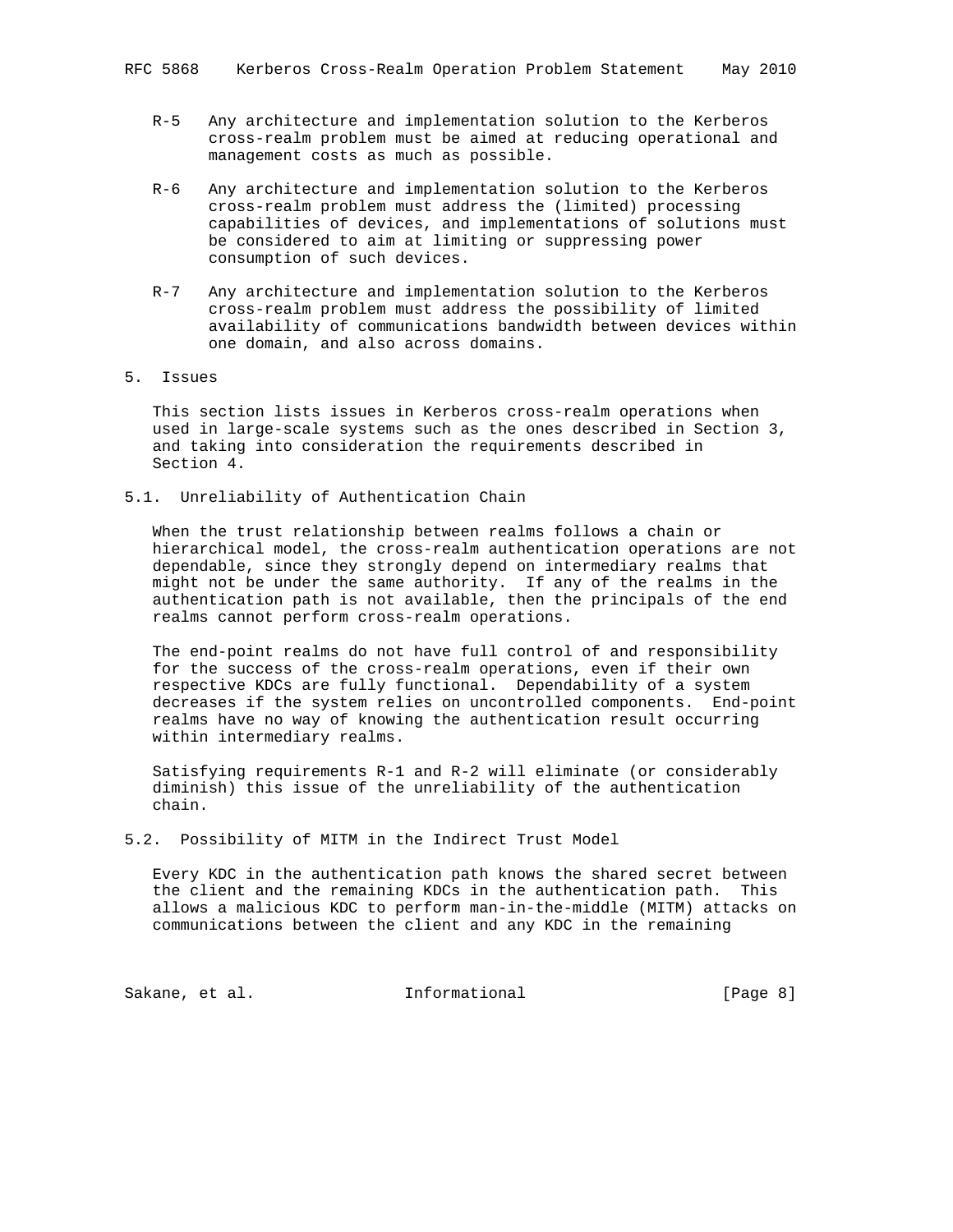authentication chain. A malicious KDC also may learn the service session key that is used to protect the communication between the client and the actual application service. It can then use this key to perform a MITM attack.

 In [SPECCROSS], the authors have analyzed the cross-realm operations in Kerberos and provided formal proof of the issue discussed in this section.

 Satisfying requirements R-1 and R-2 will eliminate (or considerably diminish) this issue of MITM attacks by intermediate KDCs in the indirect trust model.

#### 5.3. Scalability of the Direct Trust Model

 In the direct trust relationship model, the realms involved in the cross-realm operations share keys, and their respective TGS's principals are registered in each other's KDC. Each realm must maintain keys with all foreign realms that it interacts with. This can become a cumbersome task and may increase maintenance costs when the number of realms increases.

 Satisfying requirements R-1, R-2, and R-5 will eliminate (or considerably diminish) this issue of scalability of the direct trust model.

### 5.4. Exposure to DoS Attacks

 One of the assumptions made when allowing the cross-realm operation in Kerberos is that users can communicate with KDCs located in remote realms. This practice introduces security threats, because KDCs are open to the public network. Administrators may think of restricting the access to the KDC to the trusted realms only. However, this approach is not scalable and does not really protect the KDC. Indeed, when the remote realms have several IP prefixes (e.g., control centers or outsourcing companies, located worldwide), then the administrator of the local KDC must collect the list of prefixes that belong to these organizations. The filtering rules must then explicitly allow the incoming traffic from any host that belongs to one of these prefixes. This makes the administrator's tasks more complicated and prone to human errors. Also, the maintenance cost increases. On the other hand, when a range of external IP addresses are allowed to communicate with the KDC, then the risk of becoming targets of attacks from remote malicious users increases.

 Satisfying requirements R-1, R-3, R-4, and R-5 will eliminate (or considerably diminish) this issue of exposure to denial-of-service (DoS) attacks.

Sakane, et al. The informational the same of  $[Page 9]$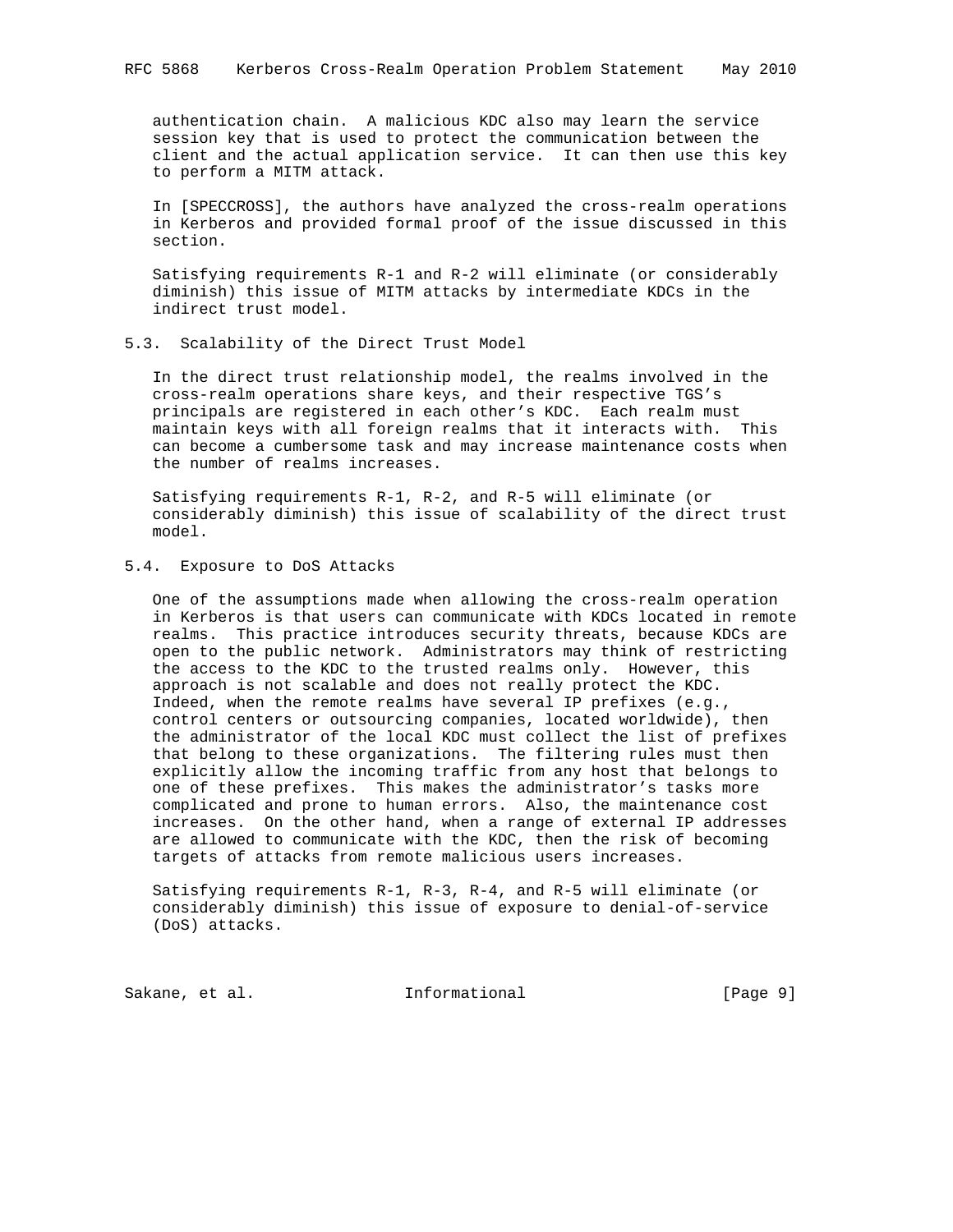# 5.5. Client's Performance

 In Kerberos cross-realm operations, clients have to perform TGS exchanges with all of the KDCs in the trust path, including the home KDC and the target KDC. A TGS exchange requires cryptographic operations and may consume a large amount of processing time, especially when the client has limited computational capabilities. As a result, the overhead of Kerberos cross-realm exchanges may cause unacceptable delays in processing.

 We ported the MIT Kerberos library (version 1.2.4), implemented a Kerberos client on our original board with H8 (16-bit, 20 MHz), and measured the process time of each Kerberos message [KRBIMPL]. It takes 195 milliseconds to perform a TGS exchange with the on-board H/W crypto engine. Indeed, this result seems reasonable, given the requirement of the response time for the control network. However, we did not modify the clock speed of the H8 during our measurement. The processing time must be slower in an actual environment, because H8 is used with a lowered clock speed in such a system. With such devices, the delays can become unacceptable when the number of intermediary realms increases.

 Satisfying requirements R-1, R-2, R-6, and R-7 will eliminate (or considerably diminish) this issue relating to the client's performance.

# 5.6. Kerberos Pre-Authentication Problem in Roaming Scenarios

 In roaming scenarios, the client needs to contact her home KDC to obtain a cross-realm TGT for the local (or visited) realm. However, the policy of the network access providers or the gateway in the local network usually does not allow clients to communicate with hosts in the Internet unless they provide valid authentication credentials. In this manner, the client encounters a chicken-and-egg problem where two resources are interdependent; the Internet connection is needed to contact the home KDC and for obtaining credentials, and on the other hand, the Internet connection is only granted for clients who have valid credentials. As a result, the Kerberos protocol cannot be used as it is for authenticating roaming clients requesting network access. Typically, a VPN approach is applied to solve this problem. However, we cannot always establish VPNs between different sites.

 Satisfying requirements R-3, R-4, and R-5 will eliminate (or considerably diminish) this roaming-related issue pertaining to Kerberos pre-authentication.

Sakane, et al. Informational [Page 10]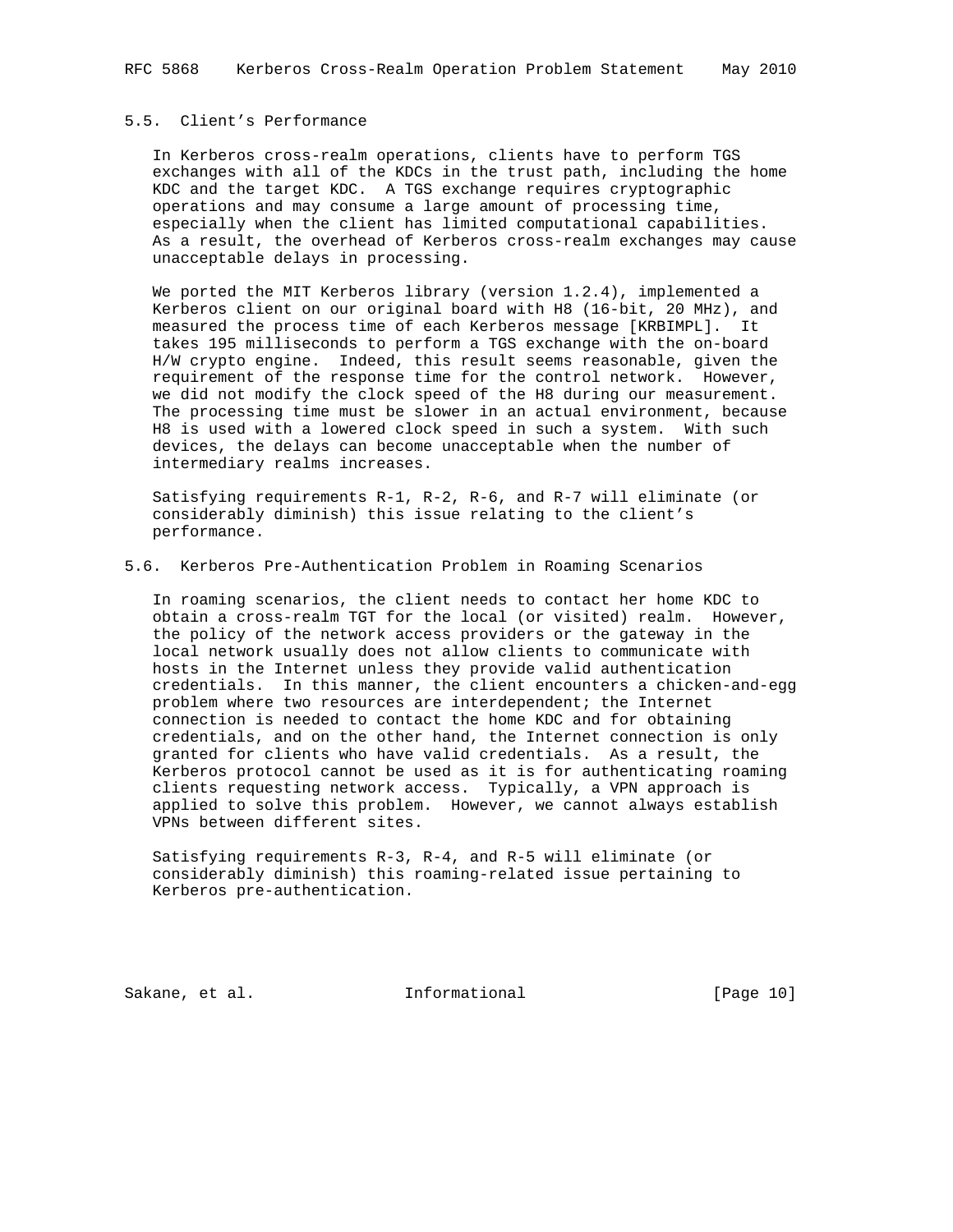### 6. Implementation Considerations

 This document describes issues of Kerberos cross-realm operations. There are important matters to be considered when designing and implementing solutions for these issues. Such solutions must not introduce new problems. Any solution should use existing components or protocols as much as possible, and it should avoid introducing definitions of new components. It should not require new changes to existing deployed clients and as much as possible should not influence the client code-base. Because a KDC is a significant server in an information system based on Kerberos, any new burden placed on the KDC should be minimal. Solutions must take these tradeoffs and requirements into consideration. On the other hand, solutions are not required to solve all of the issues listed in this document at once.

7. Security Considerations

 This document clarifies the issues of the cross-realm operation of the Kerberos V system, which include security issues to be considered. See Sections 5.1, 5.2, 5.3, and 5.4 for further details.

8. Acknowledgements

 The authors are grateful to Nobuo Okabe, Kazunori Miyazawa, and Atsushi Inoue. They gave us lots of comments and suggestions for this document from its earliest stages. Nicolas Williams, Chaskiel Grundman, and Love Hornquist Astrand gave valuable suggestions and corrections. Thomas Hardjono devoted much work and helped to improve this document. Finally, the authors thank Jeffrey Hutzelman. He gave us a lot of suggestions for completion of this document.

- 9. References
- 9.1. Normative References
	- [RFC4120] Neuman, C., Yu, T., Hartman, S., and K. Raeburn, "The Kerberos Network Authentication Service (V5)", RFC 4120, July 2005.
- 9.2. Informative References
	- [CSPC] "CSPC Nanhai Shell Global Solutions", <http://www.shell.com/home/content/global\_solutions/ aboutshell/key\_projects/nanhai/>.

Sakane, et al. Informational [Page 11]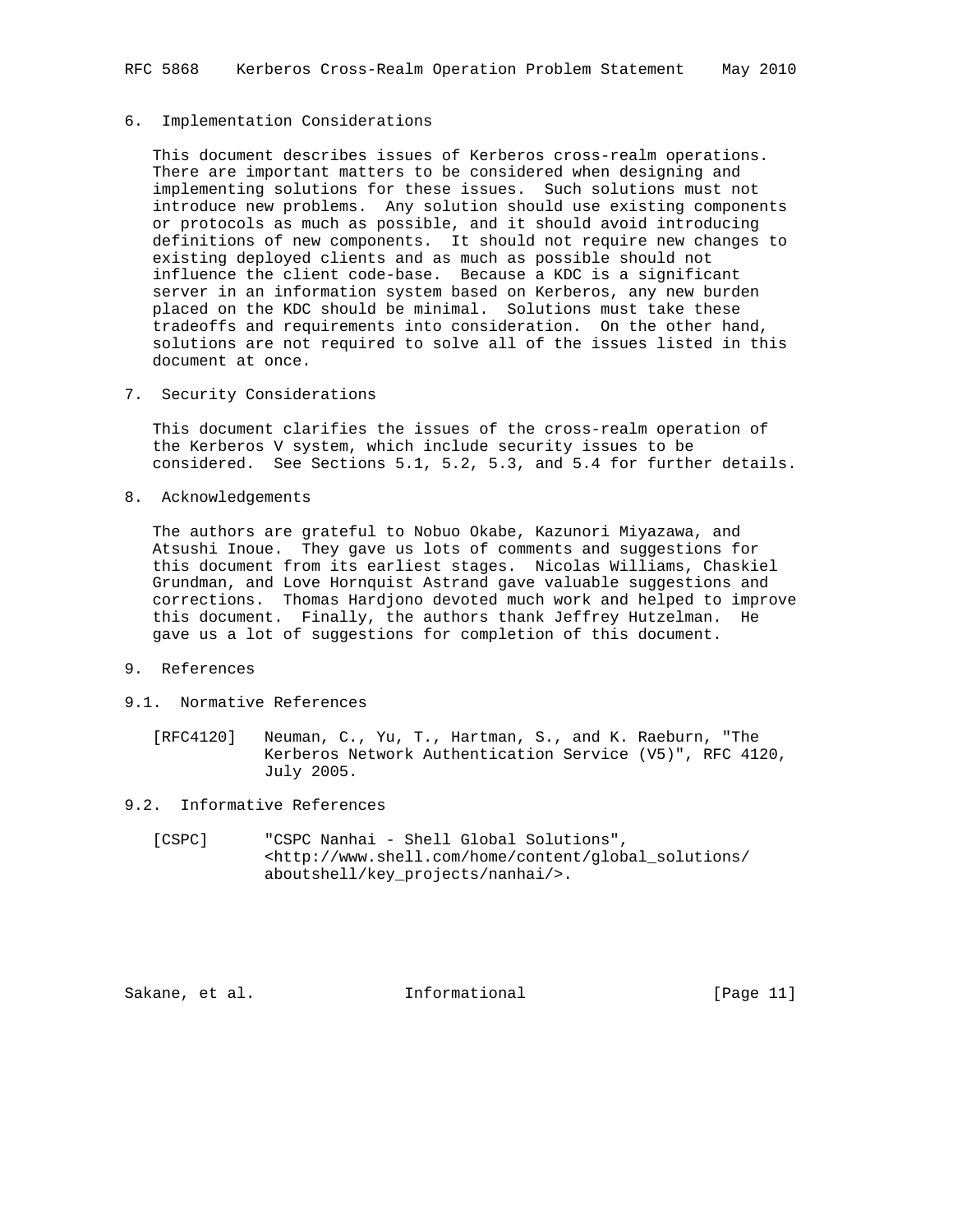- [KRBIMPL] "A Prototype of a Secure Autonomous Bootstrap Mechanism for Control Networks", Nobuo Okabe, Shoichi Sakane, Masahiro Ishiyama, Atsushi Inoue and Hiroshi Esaki, SAINT, pp. 56-62, IEEE Computer Society, 2006.
- [NAM] Nederlandse Aardolie Maatschappij BV, <http://www.nam.nl/>.
- [RNSS-H8] "H8 Family | Renesas Electronics", <http://www.renesas.com/products/mpumcu/h8/ h8\_landing.jsp>.
- [RNSS-M16C] "M16C Family (R32C/M32C/M16C) | Renesas Electronics", <http://www.renesas.com/products/mpumcu/m16c/ m16c\_landing.jsp>.
- [SHELLCHEM] "Shell Chemicals", <http://www.shell.com/home/content/chemicals>.
- [SPECCROSS] I. Cervesato and A. Jaggard and A. Scedrov and C. Walstad, "Specifying Kerberos 5 Cross-Realm Authentication", Fifth Workshop on Issues in the Theory of Security, January 2005.